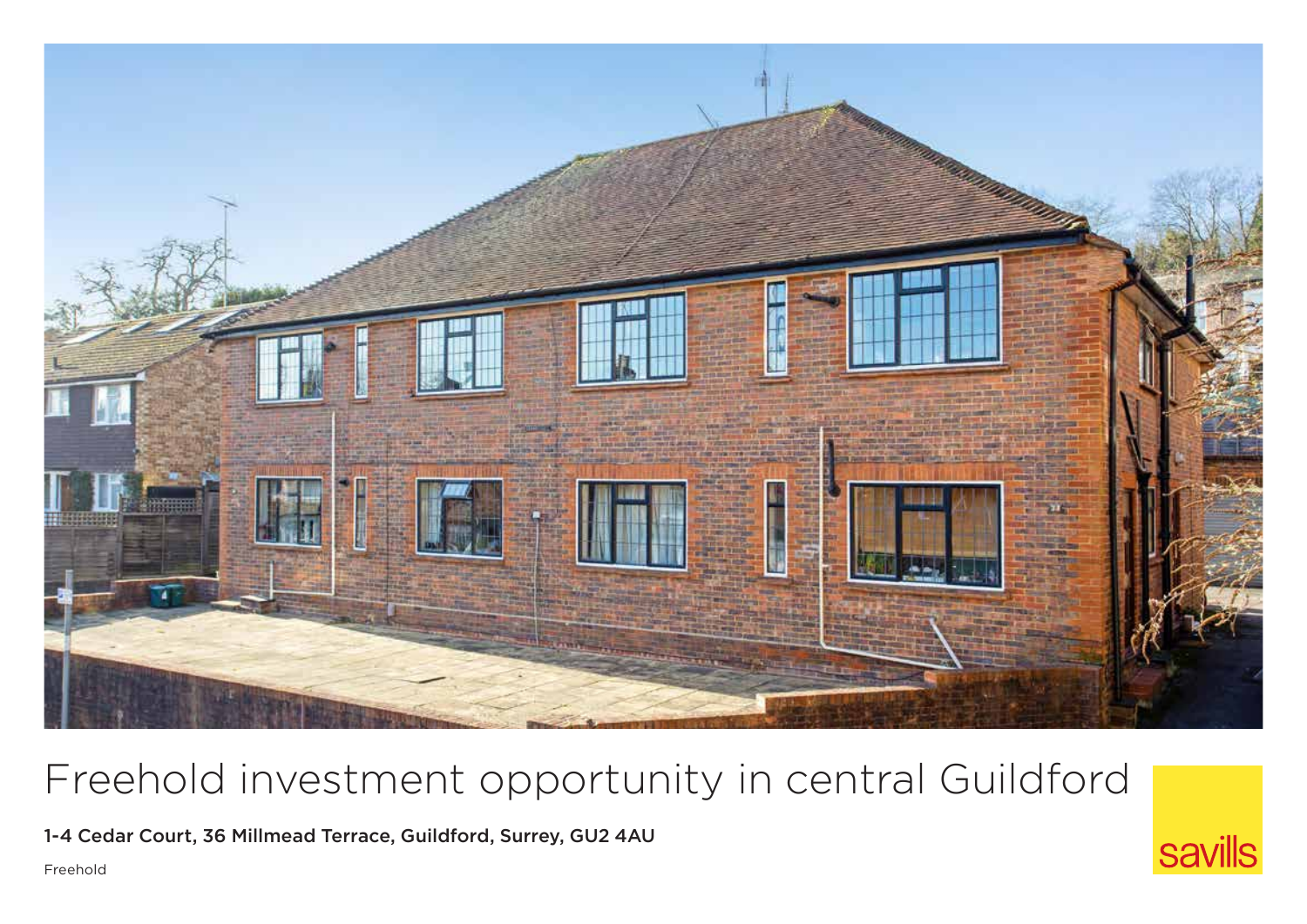#### **Description**

An opportunity to acquire a freehold building in this popular central Guildford location comprising of four x two double bedroom apartments in very presentable condition each with garaging at the rear. The four apartments are all let on one year AST's, the current annual income can be provided via the Agent.

### **Location**

Millmead Terrace is a well known residential street in the heart of Guildford. Within close proximity of the High Street and both of Guildford's stations. Guildford has a frequent service to London Waterloo, with journey times from about 35 minutes. The A3 provides a direct route to London and the south coast, linking at Wisley with the M25 for the airports and the national motorway network.

There is a good selection of schools in the area, including Holy Trinity, The Royal Grammar School, Guildford High School, Tormead and Lanesborough.

Guildford High Street is known for its pretty traditional feel with views towards the surrounding hills. There are a number of independent shops and restaurants. Recreational opportunities include theatres, a multiplex cinema and the G Live entertainment venue. Guildford lies on the northern edge of the Surrey Hills Area of Outstanding Natural Beauty, offering miles of walking, cycling and riding country.

#### **Tenure**

Freehold

## **Energy Performance**

A copy of the full Energy Performance Certificate is available upon request.

#### **Viewing**

Strictly by appointment with Savills.





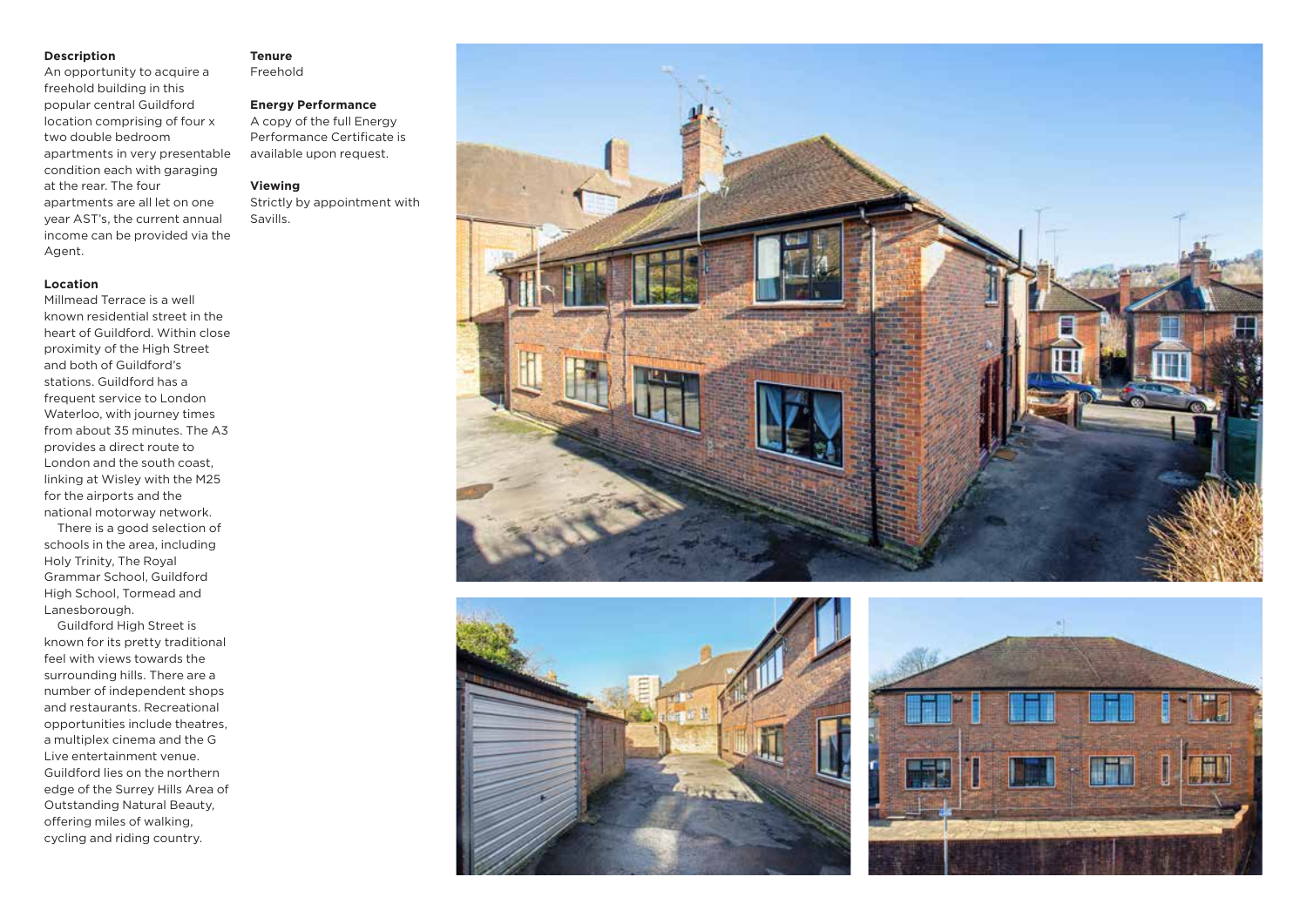**1-4 Cedar Court, 36 Millmead Terrace, Guildford, Surrey, GU2 4AU**

- **1 Approximate Floor Area** 739 sq ft / 68.6 sq m
- **2 Approximate Floor Area** 740 sq ft / 68.7 sq m